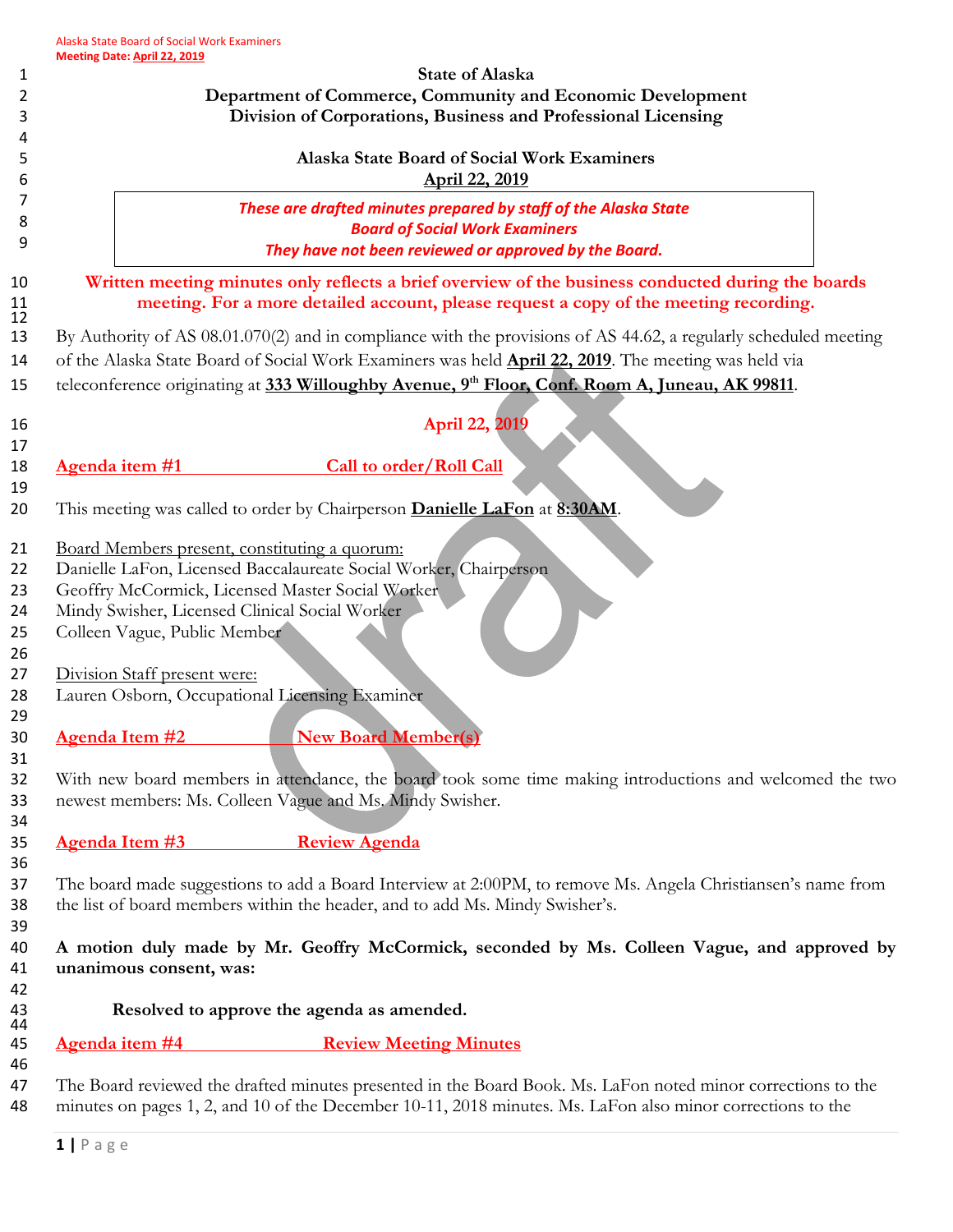- minutes on pages 6, 7, and 8 of the January 28, 2019 minutes. The noted revisions were regarding punctuation,
- spelling, and verbiage used.

# **A motion duly made by Mr. Geoffry McCormick, seconded by Ms. Mindy Swisher, and approved by unanimous consent, was:**

# **Resolved to accept the December 10-11, 2018 and January 28, 2019 minutes as amended.**

 TASK: Ms. Osborn shall mail the revised final minutes to Chairperson Danielle LaFon to sign and return. Upon receipt of the signed minutes, Ms. Osborn will post them to the State of Alaska Board of Social Work Examiners webpage.

# **Agenda item #5 Ethics Reporting**

There were no ethics conflicts to report.

 Ms. Danielle LaFon reminded the board that they cannot speak on behalf of the board and to reflect to the Statues and Regulations, and if they have further questions to email Lauren Osborn.

## **Agenda item #6 Board Member Expectations**

The board reviewed the Board Member Expectations document presented by Ms. Osborn.

 TASK: Ms. Osborn requested that the new board members print and sign the documents, to be returned to her via email, to ensure that all board members agree and adhere to Board Member Expectations.

**Agenda item #7 New Board Vacancy**

 The board briefly discussed the one vacancy left open for a licensed clinical social work to join the board. At this time, there has not been any notification from Boards & Commissions for a new appointment.

With time before the Investigative Report, the board began to discuss the 2019 Annual Report.

**Agenda Item #8 2019 Annual Report – Check In**

82 A brief overview of the Annual Report was provided to new board members, as well as recourses on where to find 83 past Annual Reports. In addition, the 2018 Annual Report was provided as an example. Ms. Danielle LaFon 84 provided completed assigned sections to Ms. Osborn; Ms. LaFon also elected to complete the sections assigned to 85 board member(s) who have since resigned. Mr. Geoffry McCormick had previously been assigned Goals and Objectives and will be sending his section to Ms. Osborn as soon as possible.

 The board discussed having a teleconference before the next scheduled board meeting (July 8-9, 2019) to review the Annual Report.

 *The board stopped for a break at 9:26 a.m.*

*Return from break at 9:35a.m.*

# **Agenda Item #17 Administrative Business**

## **ASWB New Board Member Training:**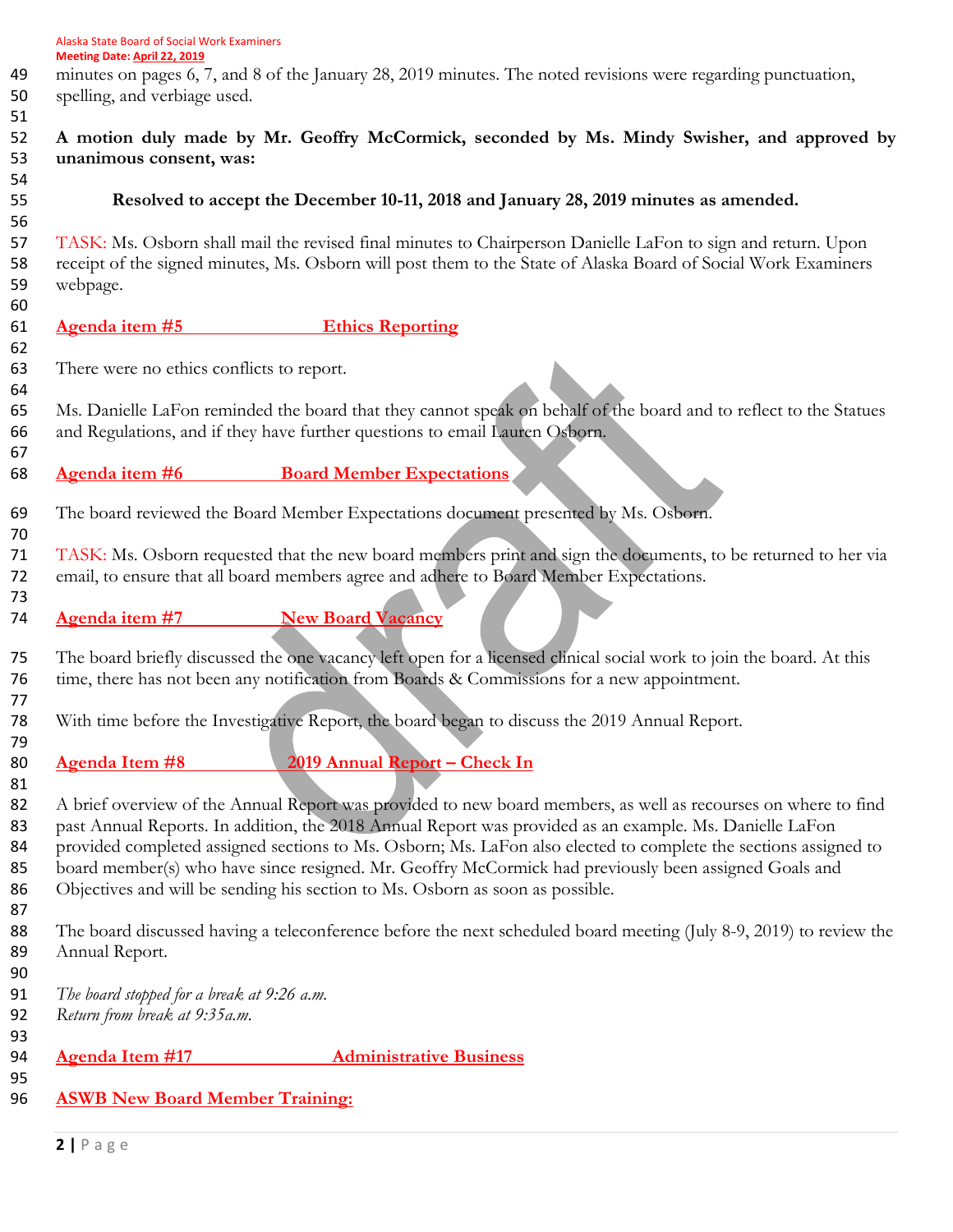Alaska State Board of Social Work Examiners **Meeting Date: April 22, 2019**

- With time left before the Division Update, Ms. Osborn asked Mr. McCormick to speak a little about his experience
- at the ASWB New Board Member Training.
- 
- Mr. McCormick stated that it was an outstanding meeting in which he gained a lot of knowledge. The meeting's message was directed at the role of the professional board as a regulator. The experience of networking and sharing problems with other jurisdictions that were experiencing similar issues with rules and regulations was very enlightening. Mr. McCormick noted it would be helpful to attend a few board meetings prior to attending this 104 training.
- 

# **ASWB Spring Education Conference:**

 Ms. Osborn then spoke a little about her experience at the ASWB Spring Education Conference and concluded she had the same experience: "I did not know how much I did not know." The conference included topic discussions regarding updates being made to the ASWB website, an ASWB Supervision Task Force with the goal to look at supervision and competency requirements of each state and jurisdiction, and how to eliminate barriers to licensure. 111 New Board Member Training is again being offered through ASWB in May and in August.

 The board discussed sending both Colleen Vague and Mindy Swisher to the next available session for New Board Member Training. Ms. Mindy Swisher elected to attend the August session while Ms. Colleen Vague would attend the session in May. The board also decided that Ms. Osborn should attend the New Board Member Training with Ms. Vague as well. The board determined that if Ms. Osborn is unable to attend the training in August, then she would attend the session in May with Ms. Swisher.

 **A motion duly made by Mr. Geoffry McCormick, seconded by Ms. Mindy Swisher, and approved by unanimous consent, was:**

 **Resolved to send Colleen Vague to the ASWB New Board Member Training on May 30 – June 1, 2019 and send Mindy Swisher to the ASWB New Board Member Training on August 22-24, 2019.** 

 **A motion duly made by Mr. Geoffry McCormick, seconded by Ms. Colleen Vague, and approved by unanimous consent, was:**

 **Resolved to send Lauren Osborn to the ASWB New Board Member Training on May 30 – June 1, 2019 and the pending board member should one be appointed to the ASWB New Board Member Training on August 22-24, 2019.** 

**Agenda item #8 Investigative Report**

*Erika Prieksat joined the meeting at 9:45 a.m.* 

 Ms. Prieksat informed the board that there were four (4) matters opened and six (6) matters closed. Three (3) matters remain ongoing and under active investigation. And Ms. Prieksat noted that case #2017-000824 was closed 138 on 04/10/2019. With no further questions from the board, the Investigative Report ended.

*Erika Prieksat exited the meeting at 9:49 a.m.* 

142 With just a few minutes before the Division Update, Ms. Osborn discussed continued glitches experienced by the 143 board members when using OnBoard to review mail-ballots. Ms. Osborn let the board know that an update was 144 pending with OnBoard that would hopefully fix the loading errors happening. 

**Agenda item #9 Division update**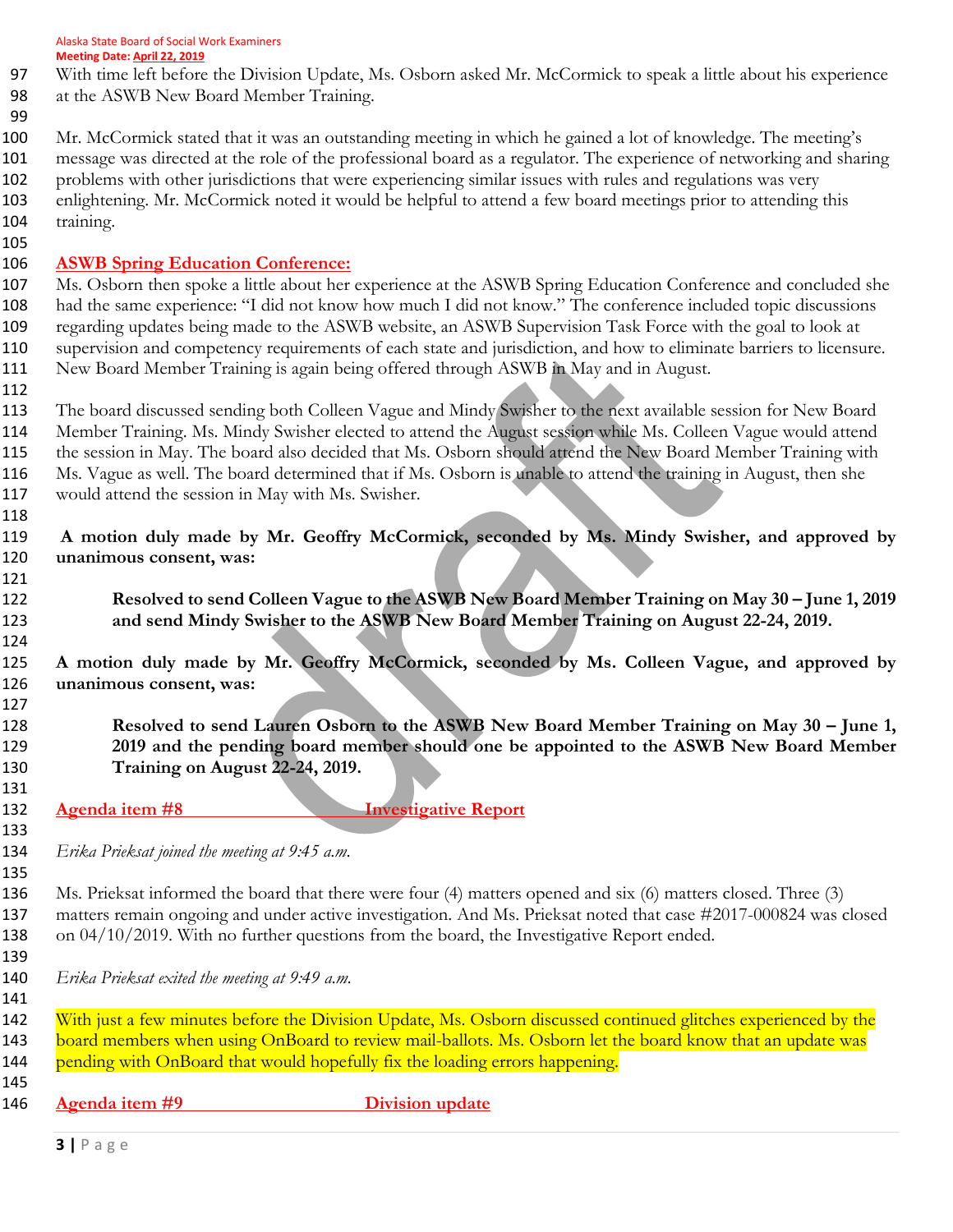*Accountant III, Marylene Wales joined the meeting at 9:57a.m.*

 Ms. Marylene Wales presented the FY19 second quarter financial report to the board. Ms. LaFon questioned where in the FY19 second quarter a \$181 reimbursement came from. Ms. Wales discovered it was a reimbursement for travel.

*Accountant III, Marylene Wales exited the meeting at 10:05a.m.* 

 With just a few minutes before the Consent Agreement Review, Ms. Osborn spoke more about OnBoard issues presented by some board members and possible solutions to review mail ballots. Ms. Osborn suggested that the ballots be reposted and reviewed again to ensure that every board member could review the ballot.

- *Jodie Menish joined the meeting at 10:16 a.m. to inquire when Public Comment was.*
- Ms. Osborn stated the Public Comment period was at 1:30PM.

*Jodie Menish exited the meeting at 10:17 a.m.* 

 The board realized Public Comment was set for 1:00PM today and elected to re-open Public Comment at 1:30PM if Ms. Menish returned.

**Agenda item #10 Consent Agreements**

*Paralegal, Marilyn Zimmerman joined the meeting via telephone at 10:26 a.m.*

 **A motion duly made by Ms. Colleen Vague, seconded by Mr. Geoffry McCormick, and approved by unanimous consent, was:**

 **Resolved to enter Executive Session at 10:30AM in accordance with 44.62.311(c) for the purposes of discussing consent agreements and voluntary surrenders. Board staff to remain present: Lauren Osborn and Marilynn Zimmerman.**

*Paralegal, Marilyn Zimmerman exited the meeting at 11:21a.m.* 

 **A motion duly made by Ms. Colleen Vague, seconded by Mr. Geoffry McCormick, and approved by unanimous consent, was:**

- **Resolved to exit Executive Session at 11:22AM.**
- Ms. Osborn conducted a roll-call upon exiting executive session.
- 
- Board Members present, constituting a quorum:
- Danielle LaFon, LBSW, Chairperson
- Geoffry McCormick, LMSW
- Mindy Swisher, LCSW
- Colleen Vague, Public Member
- 
- Division Staff present were:
- Lauren Osborn, Occupational License Examiner
-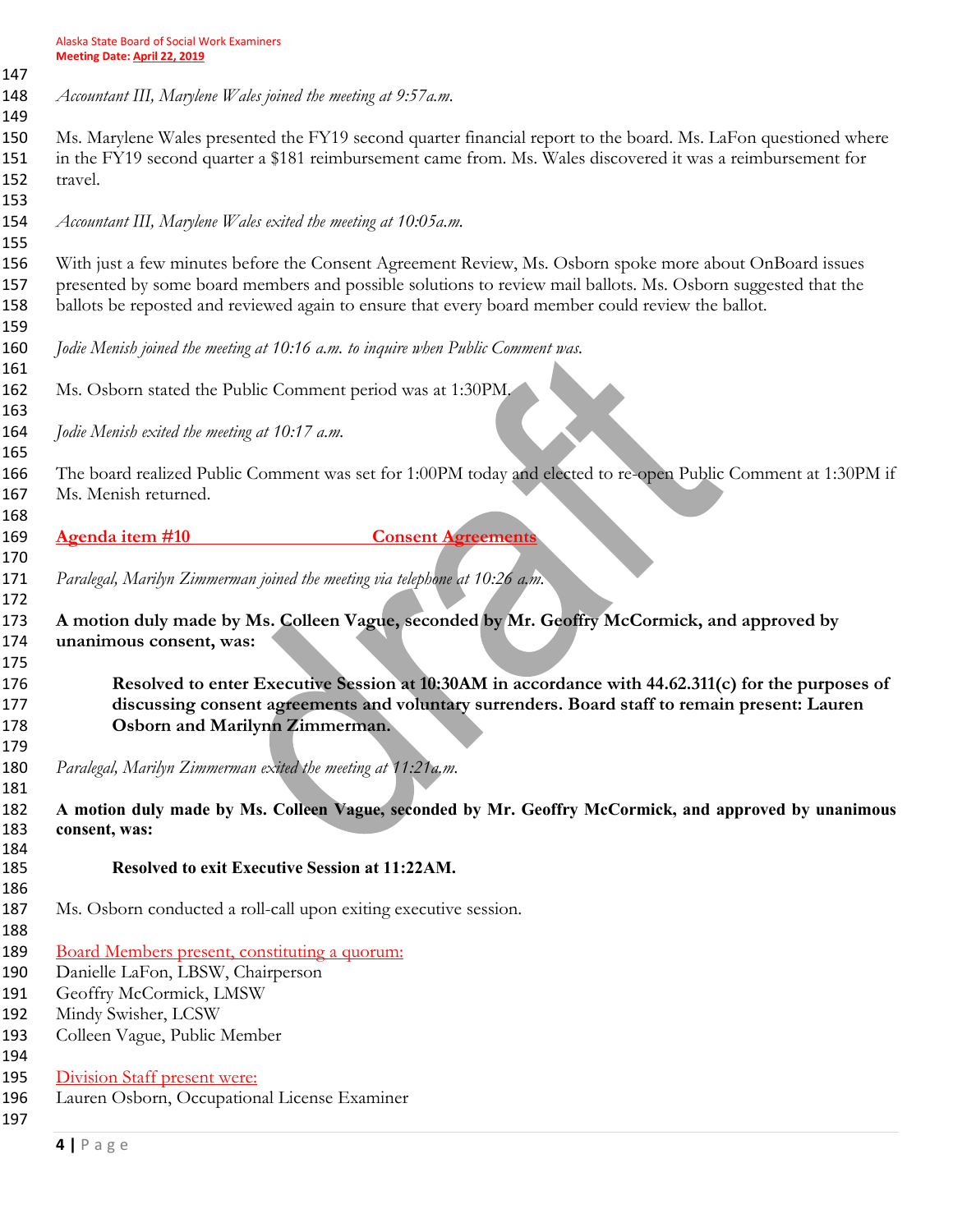- **A motion duly made by Mr. Geoffry McCormick, seconded by Ms. Mindy Swisher, and approved by unanimous consent, was: Resolved to approve the consent agreements presented by Marilyn Zimmerman for Cathy DiMaria (#CSWS1359) and Jessie Hathorne-Cantil (#CSWS1010). A motion duly made by Mr. Geoffry McCormick, seconded by Ms. Colleen Vague, and approved by unanimous consent, was: Resolved to accept the voluntary license surrender presented by Marilyn Zimmerman for Tara Haas (#CSWS1401) and Sheila Smith (#CSWS904). A motion duly made by Mr. Geoffry McCormick, seconded by Ms. Colleen Vague, and approved by unanimous consent, was: Resolved to approve the continuing education and clear the audits presented by Marilyn Zimmerman for Theresa Tanoury (#CSWS157) and for Susan O'Dell (#124628). A motion duly made by Ms. Colleen Vague, seconded by Mr. Geoffry McCormick, and approved by unanimous consent, was: Resolved to table the continuing education for further review presented by Marilyn Zimmerman for Suzanne Findlay (#CSWS1039). Agenda item #11 Application Review Training** Ms. LaFon went over the process of reviewing applications via OnBoard for board members new to the process. 225 The board reviewed an application together page-by-page. Mr. Geoffry McCormick questioned when the licensing fee is missing from the application, if the ballot should still be voted approved-pending. Ms. LaFon stated that when the licensure fee is missing, but the application is determined complete - the ballot should always be approved- pending the licensure fee to be sure that the vote placed is accurate and documentable. It should not be used for missing documentation from the file or invalid documentation – this would mean that the application should be tabled until additional documentation can be provided. The approved-pending vote should only be used when the board is waiting for receipts of licensure fees. Upon receipt of the licensure fees, Ms. Osborn may issue the license. Ms. Mindy Swisher inquired regarding when ballots containing applications would be received and how to process 234 those votes on OnBoard. Ms. LaFon explained that ballots are sent to the board by Ms. Osborn via OnBoard and are followed up with an email. The board has 15-25 business days to return the completed ballot. Votes are placed within OnBoard and, if necessary for siting statutes/regulations, is followed up with an email back to Ms. Osborn. Ms. Swisher then asked if the board member has questions regarding the application who would they ask? Ms. LaFon directed her to Ms. Osborn and reminded the board, citing the Open Meetings Act, two or more board members cannot meet and discuss board business without an official meeting. **Agenda Item #15 New Business Monitoring Continued Treatment for Application "Yes" Answers:** With just a few minutes before lunch, the board discussed the monitoring of continued treatment for applications
- with "yes" answers. Mr. Geoffry McCormick had previously asked the question on how can the board verify that 245 the individual maintains treatment that is being received at the time of the application. After attending the ASWB New Board Member Training and learning more about his role as a regulator, Mr. McCormick has withdrawn the question.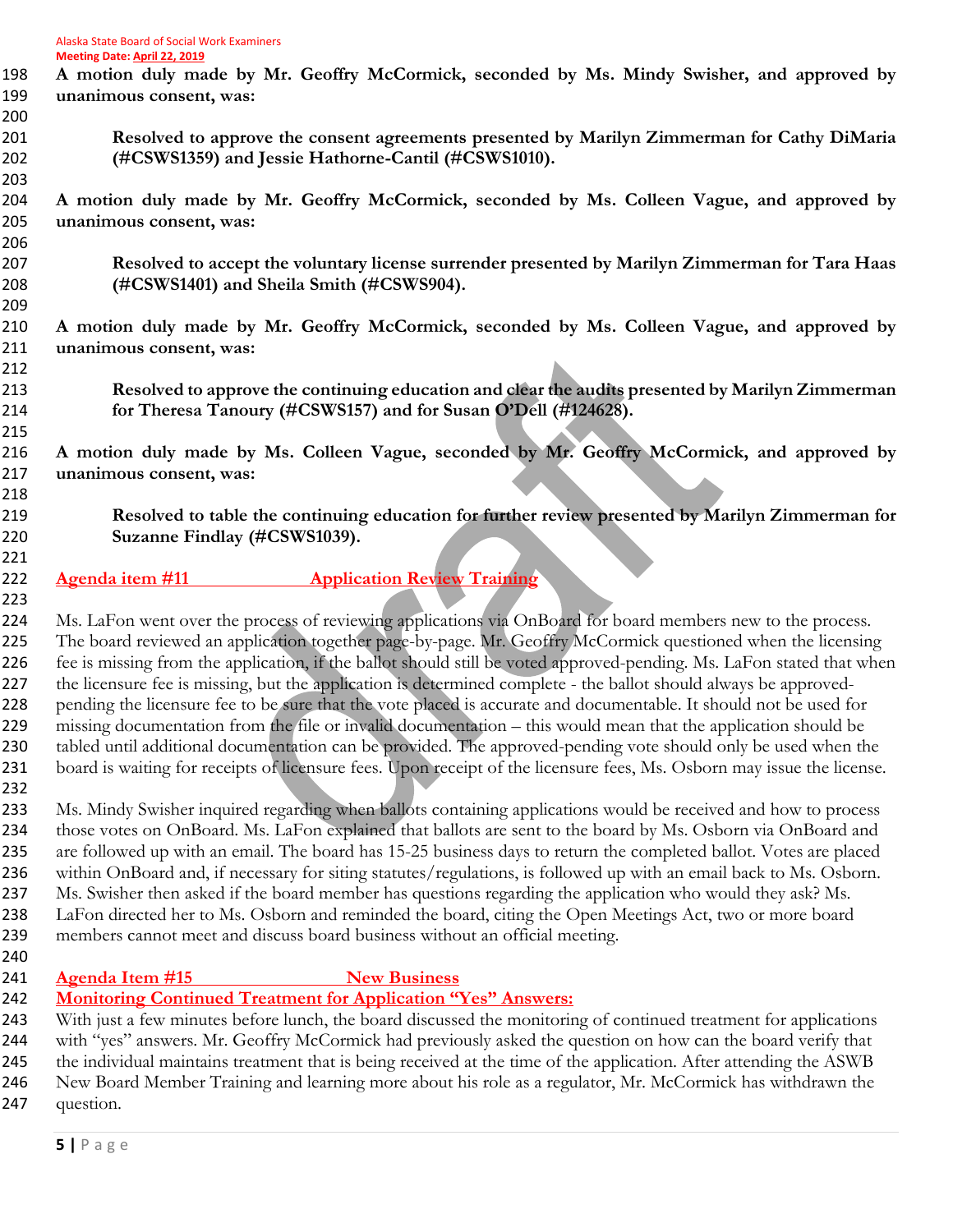## 

- Ms. LaFon gave some historical background to the new board members regarding "yes" answers on professional fitness questions for applicants and stated that the New Board Member Training is so valuable because of the
- perspective shift from professional to regulator.
- 
- **Agenda Item #14 Old Business**

**Informed Decision-Making:**

 The board continued with reviewing the Informed Decision-Making document presented. Mr. Geoffry McCormick asked if supervision concerning exceptions for board approval should be added to the document. Ms. LaFon suggested that maybe the Position Statements already posted could be added to the document. Ms. LaFon briefly explained the Position Statements to the new board members: as reoccurring issues/problems come up with the board, there will be drafted memos/statements by Ms. Osborn that are then reviewed by the board before being 260 publicly posted.

- *The Board started lunch at 12:00 p.m. The Board returned from lunch at 12:57 p.m.* Ms. Osborn conducted a roll-call upon returning from lunch. Board Members present, constituting a quorum: Danielle LaFon, LBSW, Chairperson Geoffry McCormick, LMSW Mindy Swisher, LCSW 272 Division Staff present were: Lauren Osborn, Occupational License Examiner **Agenda item #13 Public Comment** Public comment period opened at 1:00 PM. *Regulation Specialist, Jun Maiquis joined the meeting at 1:03 p.m.*  279 With no persons present for public comment, the public comment period closed at 1:04 p.m.
- **Agenda Item #14 Old Business**
- **Statutes and Regulations Discussion:**
- 

 Regulation changes were Public Noticed on March 28, 2019 – the written comment period is open until May 1, 2019. Oral testimony was scheduled for 1:00PM during this meeting. However, with nobody present, the board moved on to discuss the progress of these changes.

 Danielle LaFon presented a question for Jun Maiquis regarding the newly updated Model Social Work Practice Act that ASWB updated with the 2018 amendments, asking how long it would take to amend the current language within the proposed regulations. Mr. Maiquis stated that another regulation project would have to be started to amend the updates and that could be started at the next board meeting set to take place in July.

*Colleen Vague joined the meeting at 1:09 p.m.*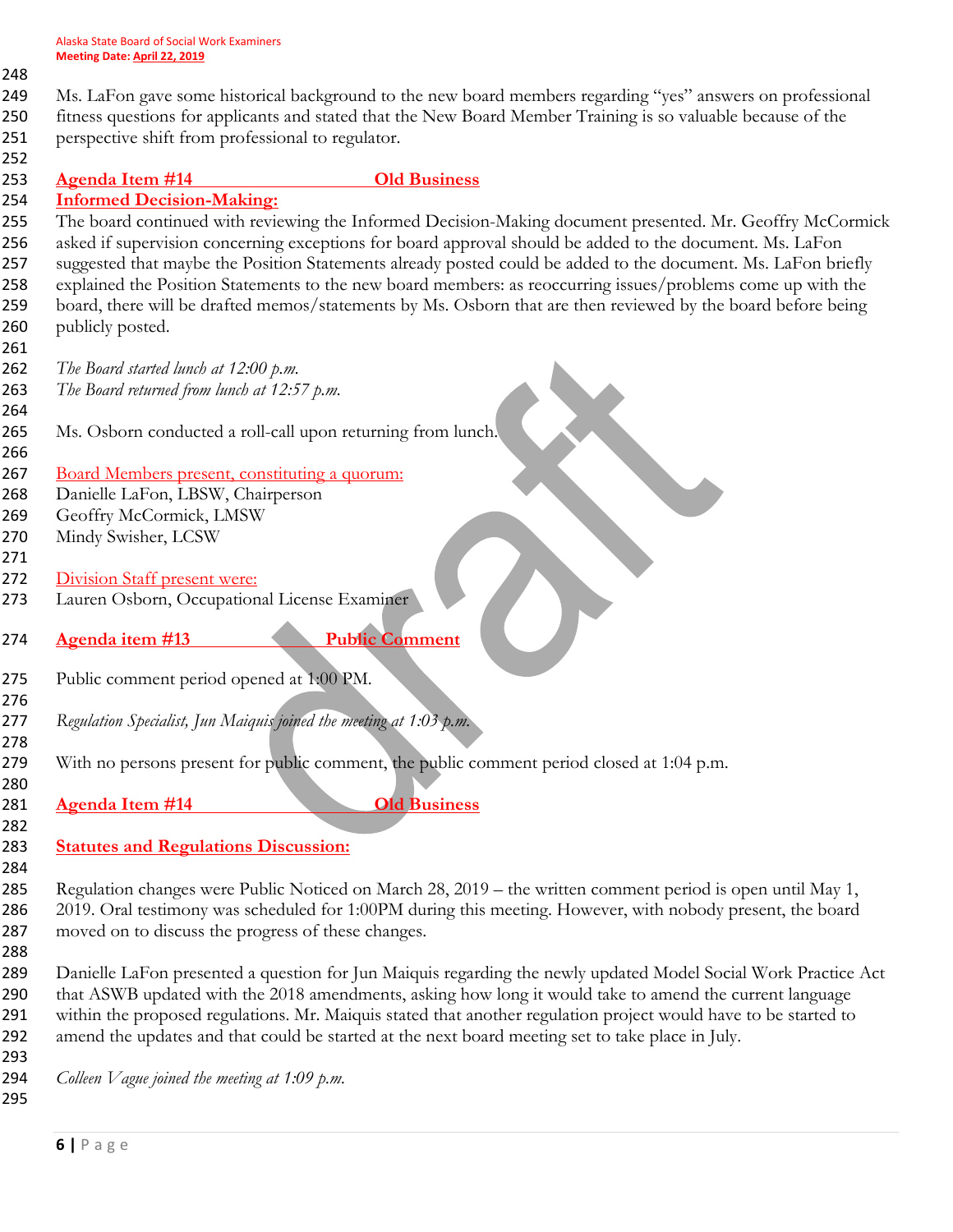Mr. Maiquis suggested when the Public Comment period ends for the regulation project that the board table the regulation changes to 12 AAC 18.160 to start a new project for this section, then modify and include the newest amendments made.

 Ms. LaFon asked what cost would be associated with continuing to move forward with the regulation changes in place, then creating a new regulation project to include the amendments or if it would be more cost beneficial to table the regulation until a new project could happen. Mr. Maiquis stated that the board would still incur cost due to the Public Notice needing to be posted for either option – the Public Notice, the letters to licensees, and the like. 

 Mr. Maiquis asked if the board could see any more regulation changes that may be proposed to be included with the 12 AAC 18.160 update to include the 2018 amendments and Ms. Lafon answered that there would be. Ms. LaFon stated that it would be best to proceed with the regulation project as-is in order to update it as much as possible, and later pursue another regulation project to include the 2018 amendments to the Model Social Work Practice Act. 

 The board discussed having a teleconference during May before meeting in July to better discuss the Regulation Project oral testimonies received and review the 2019 Annual Report. The meeting will only be a couple of hours and will not include a Public Comment period.

*Regulation Specialist, Jun Maiquis joined the meeting at 1:20 p.m.* 

 **Agenda Item #15 New Business**

**Specifics for Exam Extension Requests:**

 A question was submitted by previous board member Angie Christiansen regarding requests for exam extensions. An applicant had previously sat for and failed the exam multiple times during the 1-year approval period allowed, submitted a new application for examination, and was sent to be reviewed by the board. Ms. Christiansen asked if it was necessary for the applicant to have reapplied, and inquired why the applicant didn't request an exam extension. 

324 The board had historically discussed placing a cap on how many times an applicant may request exam extensions; however, there was no determination on if the board may take this action. In accordance with 12 AAC18.100(c), the board can, at its discretion, grant a written request from an applicant for an extension of time to sit for the exam. 

 Ms. Osborn asked the board whether there should be specifics to exam extensions or limitations to how many times an applicant can request and extension. Ms. LaFon stated that she'd want time to research ASWB's thoughts on the process since they proctor the exam. Ms. Osborn stated that there was a 90 day wait period before retaking the exam, but was unaware of any other limitations that might be set. Ms. LaFon asked when an application is considered abandoned to which Ms. Osborn answered applications are considered abandoned after a year from the date the last correspondence with the applicant was received. The board determined it would be best to not place limitations on examination extension requests in order to continue reviewing exam extension requests as is.

*Jodie Menish joined the line at 1:29 PM.* 

Public comment period opened at 1:30 PM.

 Ms. Jodie Menish requested a status update on her application to which Ms. Osborn stated would be provided at the end of the day.

With no other persons present for Public Comment, the public comment period closed at 1:35 p.m.

*Jodie Menish exited the meeting at 1:36 PM.*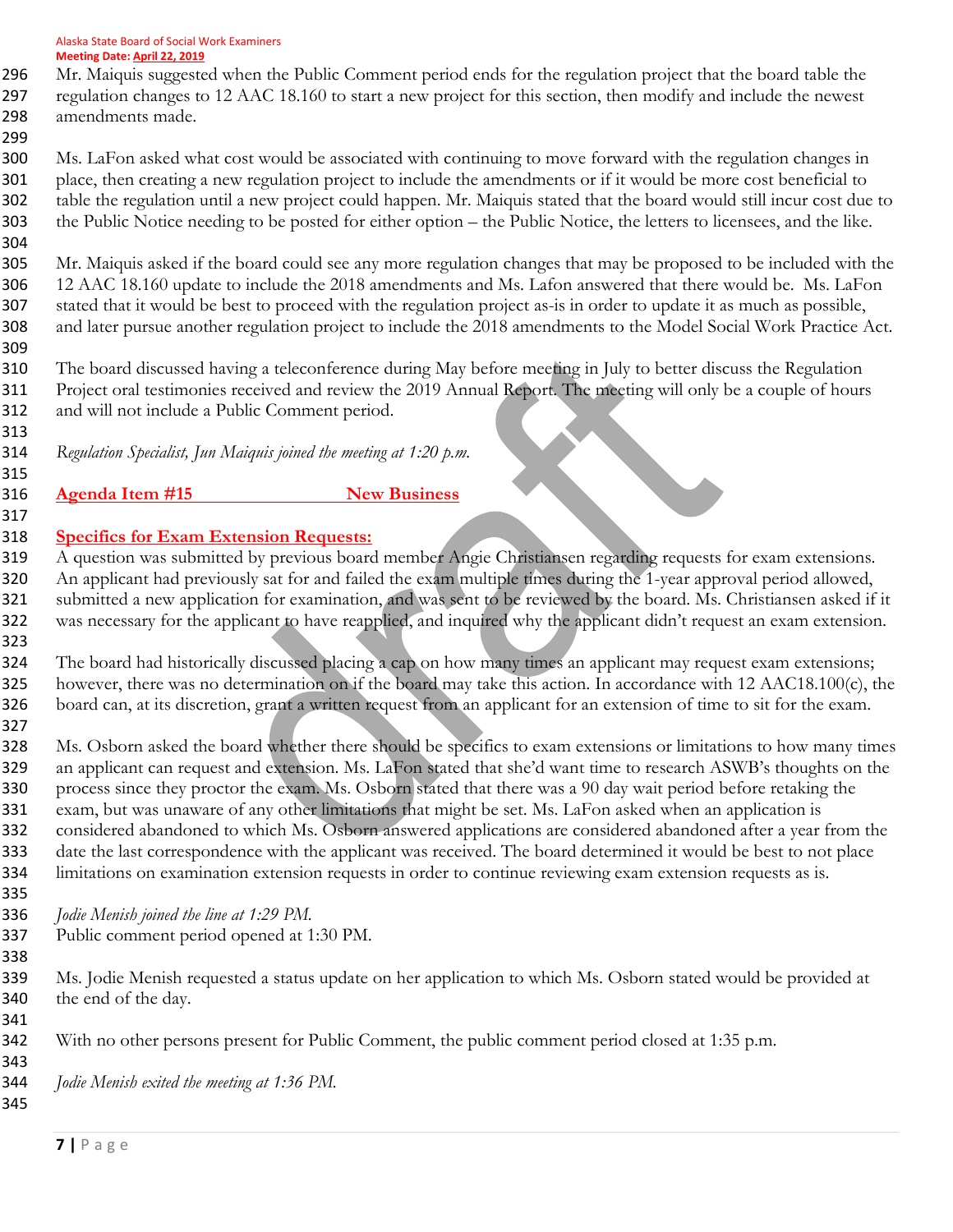| Alaska State Board of Social Work Examiners |
|---------------------------------------------|
| <b>Meeting Date: April 22, 2019</b>         |

| Meeting Date: April 22, 2019                                                                                      |                                                                                                                                                                                                                                                                                                                     |  |  |
|-------------------------------------------------------------------------------------------------------------------|---------------------------------------------------------------------------------------------------------------------------------------------------------------------------------------------------------------------------------------------------------------------------------------------------------------------|--|--|
|                                                                                                                   | <b>ASWB Registry/Compact Licensure &amp; Correction to ASWB Mobility Readiness Evaluation</b><br>The board reviewed an email sent to ASWB regarding clarification on regulations. ASWB has been working hard on<br>mobility on social work license and has been compiling regulations from different jurisdictions. |  |  |
|                                                                                                                   | Ms. LaFon mentioned ASWB is also looking at licensure renewals for people who have retired/suspended licenses.<br>As ASWB begins pushing for this, it may be a new regulation project and application process as the Alaska Social<br>Work Board does not currently have anything set in place for this.            |  |  |
| <b>Agenda Item #16</b>                                                                                            | <b>Board Interview</b>                                                                                                                                                                                                                                                                                              |  |  |
| unanimous consent, was:                                                                                           | A motion duly made by Ms. Colleen Vague, seconded by Mr. Geoffry McCormick, and approved by                                                                                                                                                                                                                         |  |  |
|                                                                                                                   | Resolved to enter Executive Session at 1:57PM in accordance with 44.62.311(c) for the purposes of<br>discussing consent agreement of Susan O'Dell. Board staff to remain present: Lauren Osborn.<br>Public to remain present: Elizabeth Friedman, attorney, and Susan O'Dell.                                       |  |  |
|                                                                                                                   | A motion duly made by Mr. Geoffry McCormick, seconded by Ms. Mindy Swisher, and approved by                                                                                                                                                                                                                         |  |  |
| unanimous consent, was:                                                                                           |                                                                                                                                                                                                                                                                                                                     |  |  |
|                                                                                                                   |                                                                                                                                                                                                                                                                                                                     |  |  |
|                                                                                                                   | Resolved to exit Executive Session at 2:17PM.                                                                                                                                                                                                                                                                       |  |  |
|                                                                                                                   | Ms. Osborn conducted a roll-call upon exiting executive session.                                                                                                                                                                                                                                                    |  |  |
| Board Members present, constituting a quorum:                                                                     |                                                                                                                                                                                                                                                                                                                     |  |  |
| Danielle LaFon, LBSW, Chairperson                                                                                 |                                                                                                                                                                                                                                                                                                                     |  |  |
| Geoffry McCormick, LMSW                                                                                           |                                                                                                                                                                                                                                                                                                                     |  |  |
| Mindy Swisher, LCSW                                                                                               |                                                                                                                                                                                                                                                                                                                     |  |  |
| Colleen Vague, Public Member                                                                                      |                                                                                                                                                                                                                                                                                                                     |  |  |
| Division Staff present were:                                                                                      |                                                                                                                                                                                                                                                                                                                     |  |  |
| Lauren Osborn, Occupational License Examiner                                                                      |                                                                                                                                                                                                                                                                                                                     |  |  |
|                                                                                                                   |                                                                                                                                                                                                                                                                                                                     |  |  |
| <b>Agenda Item #17</b>                                                                                            | <b>Administrative Business</b>                                                                                                                                                                                                                                                                                      |  |  |
|                                                                                                                   |                                                                                                                                                                                                                                                                                                                     |  |  |
| The board went on break at 2:20PM.                                                                                |                                                                                                                                                                                                                                                                                                                     |  |  |
| The board returned from break at 2:30PM.                                                                          |                                                                                                                                                                                                                                                                                                                     |  |  |
| Correspondence:                                                                                                   |                                                                                                                                                                                                                                                                                                                     |  |  |
|                                                                                                                   |                                                                                                                                                                                                                                                                                                                     |  |  |
|                                                                                                                   | Legislative Update – The board reviewed an email sent by the Division Director Sara Chambers regarding the<br>legislative updates. The board had no questions or comments regarding this update.                                                                                                                    |  |  |
|                                                                                                                   | CEU Provider Application Question – Ms. LaFon submitted a question to board staff regarding preapprovals for                                                                                                                                                                                                        |  |  |
|                                                                                                                   | Continuing Education Provider Application. Ms. LaFon had previously attended a Substance Abuse training course                                                                                                                                                                                                      |  |  |
| over a week and received certificates, but the providers had not gained preapproval from the board for Continuing |                                                                                                                                                                                                                                                                                                                     |  |  |
|                                                                                                                   | Education hours. Ms. LaFon asked if the providers may still apply for these hours even though the course has                                                                                                                                                                                                        |  |  |
|                                                                                                                   | already occurred. Historically, the board has approved courses that have already happened in the past. The board                                                                                                                                                                                                    |  |  |
|                                                                                                                   | agreed that providers should be able to apply for the hours to count after the course has already occurred.                                                                                                                                                                                                         |  |  |
|                                                                                                                   |                                                                                                                                                                                                                                                                                                                     |  |  |
|                                                                                                                   |                                                                                                                                                                                                                                                                                                                     |  |  |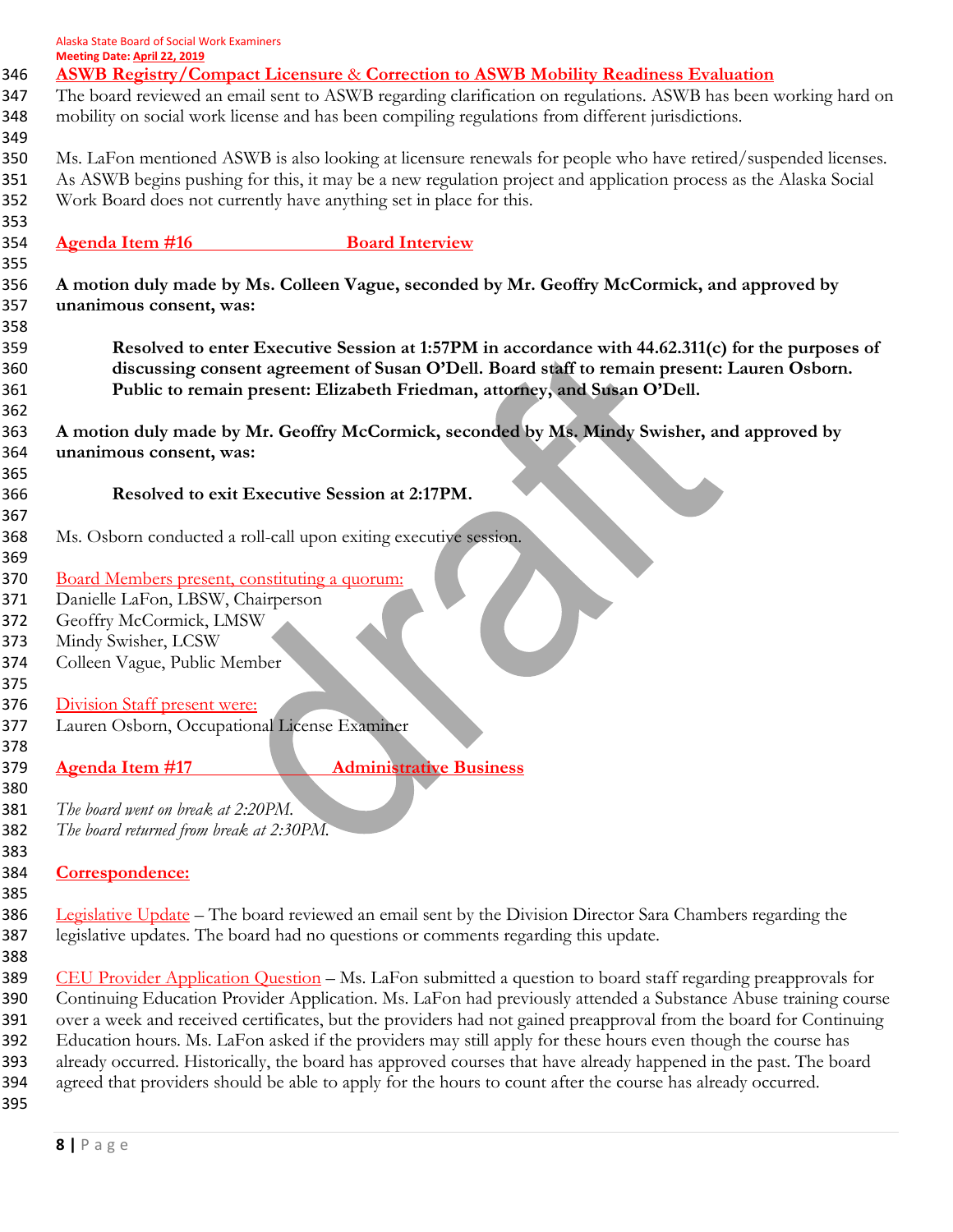## **Future Meeting Dates:**

 The board discussed conducting a teleconference in May so that the 2019 Annual Report and Regulation Check-In could take place. A Doodle Poll will be sent to the board to determine what dates work best. The board also discussed future lengths of meeting dates and if it would be more beneficial to the board to meet more frequently 401 with shorter meetings. Ms. LaFon expressed concerns that travel was more likely to be denied and may be more expensive for the board. Mr. McCormick stated a preference for two-day meetings as information received from the first meeting day is still "fresh" the second meeting day.

- The board determined future in-person board meetings shall be set to take place in Fairbanks as it would be the
	- most cost-effective location for the board.
	-
	- The 2019 meeting dates are tentative scheduled as follows:
	- **▪** July 8-9, 2019 in Fairbanks, AK
	- **▪** October 7-8, 2019 in Fairbanks, AK
	-
	- **Task List:**
	- **Task** Lauren Osborn will be updating Jodie Menish on her application regarding her public comment.
	- **Task** Lauren Osborn will be sending future meeting dates to Glenn Hoskinson to book rooms in Fairbanks for board members whose duty station is there.
	- **Task**  Danielle LaFon will complete the portions of the 2019 Annual Report assigned to Angela Christiansen at 418 the December meeting.
	- **Task** Geoffry McCormick will complete the Goals & Objectives section of the 2019 Annual Report.
	- **Task**  Lauren Osborn will create a May teleconference for the board to further discuss the 2019 Annual Report and Regulation Check-In.
	- **Task** Travel requests will be submitted by Lauren Osborn for Colleen Vague, Mindy Swisher, and Lauren Osborn 423 to attend the ASWB New Board Member Trainings.
	- **TASK** New board members will print and sign the Board Member Expectations and return them to Ms. Osborn.
	- **TASK** Ms. Osborn will mail the revised final minutes to Chairperson Danielle LaFon to sign and return. Upon 426 receipt of the signed minutes, Ms. Osborn will post them to the State of Alaska Board of Social Work Examiners webpage.
	- **Upon a motion duly made by Mr. Geoffry McCormick and seconded by Ms. Colleen Vague, and approved by unanimous consent, it was:**
	- **RESOLVED to adjourn the Alaska State Board of Social Work Examiners.**
	- **Adjourned at 3:06 p.m.**
	-

Respectfully Submitted By: